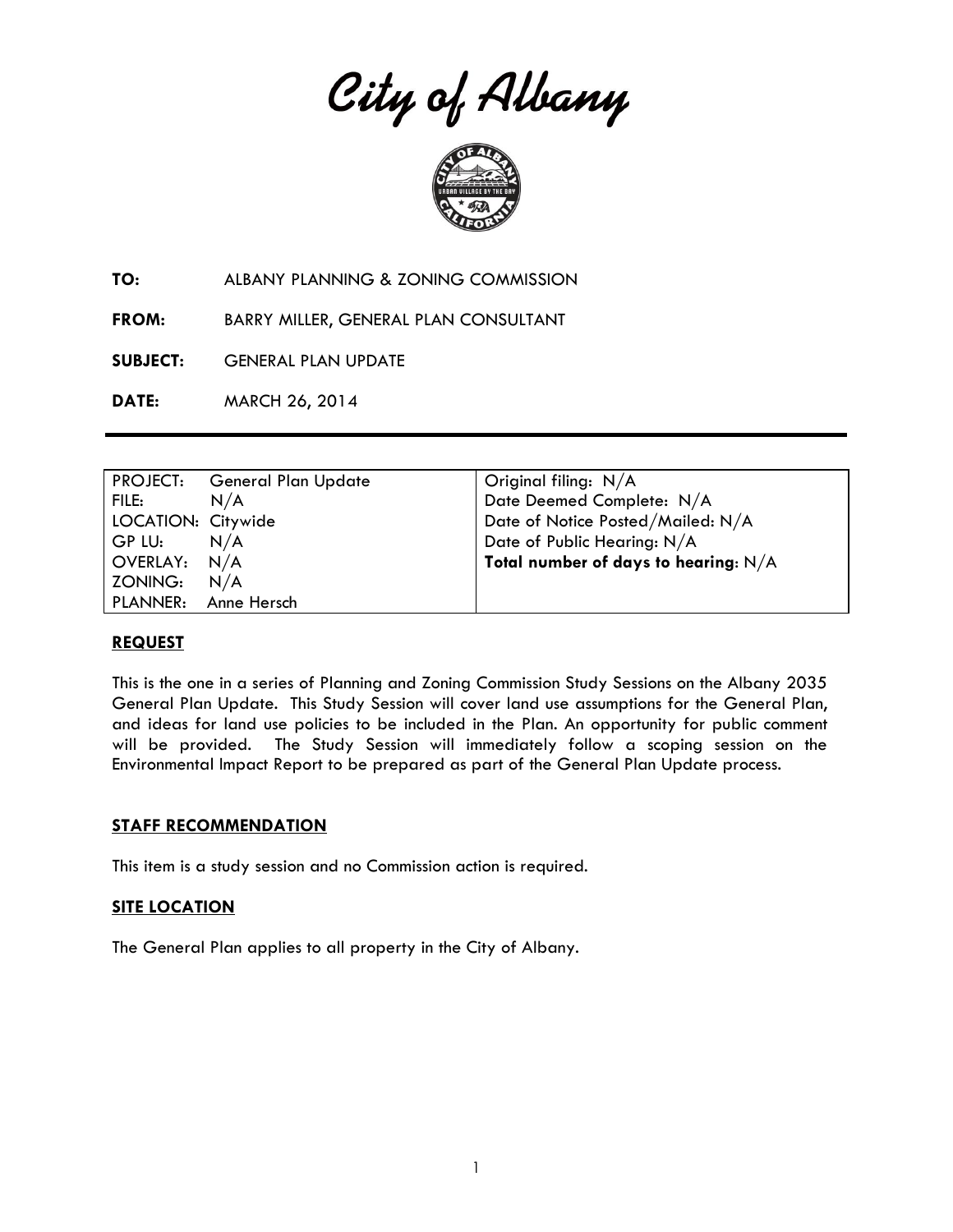## **BACKGROUND**

### **Growth Assumptions**

General Plan growth assumptions are shown in Table 1 below. The forecasts for 2035 indicate the addition of 665 households, 1,345 residents, and 830 jobs during the 20-year planning period from 2015-2035. Albany would have 8,080 households, about 19,885 residents, and just under 6,000 jobs by that year.

The household forecast is consistent with ABAG Projections 2009, which is the set of forecasts that has been used during the recent past for transportation planning, air quality planning, and other applications. However, the household forecast shows less growth than is envisioned by Plan Bay Area, the most recent regional planning document adopted by ABAG and MTC in compliance with SB 375. The Plan Bay Area forecasts show Albany gaining 1,170 households between 2010 and 2040, resulting in 8,740 households by 2040. If the 2010-2040 forecasts are interpolated, this would equate to 8,500 households by 2035, which is more than 400 households higher than the General Plan forecast. The City is not obligated to use the Plan Bay Area forecast, but should provide justification (in the Plan and EIR) as to why it is not realistic.

|            | 2015  | 2035   | Net Growth |
|------------|-------|--------|------------|
| Households | .415  | 8,080  | 665        |
| Population | 8,540 | 19,885 | ,345       |
| Employment | 5,150 | 5,980  | 830        |

|  |  |  |  |  | Table 1: Albany 2035 General Plan Growth Assumptions |
|--|--|--|--|--|------------------------------------------------------|
|--|--|--|--|--|------------------------------------------------------|

The growth assumptions are shown geographically in Figure 1. Most of the 665 new households would be associated with growth on the San Pablo corridor. This includes 175 households in the recently approved senior housing development at 1130 San Pablo Avenue and another 295 households on scattered sites with San Pablo frontage. The scattered sites include parcels specifically identified in the Albany Housing Element as "housing opportunity sites" (such as the Hertz Rental Car lot) and other sites with long-term development potential. Approximately 50 households are presumed along the Solano corridor, and approximately 65 households are presumed through small multi-family infill projects in the existing R-3 zone. Another 65 households are presumed on the 11-acre vacant tract on the west side of Albany Hill. The remaining capacity is associated with individual vacant lots and second units in established neighborhoods.

The projections assume no substantive changes in General Plan Map designations or zoning. The maximum density on the San Pablo and Solano corridors is presumed to continue to be 63 units per acre.1 No changes in height limits are proposed. No additional development is presumed on the UC Village properties (beyond the recently approved housing and retail development). No changes to the waterfront are presumed. In the event changes to existing land uses on the waterfront are proposed, a General Plan Amendment would be required.

 $\overline{a}$  $1$  Densities of up to 85 units per acre are allowed for affordable housing using state and local density bonus provisions.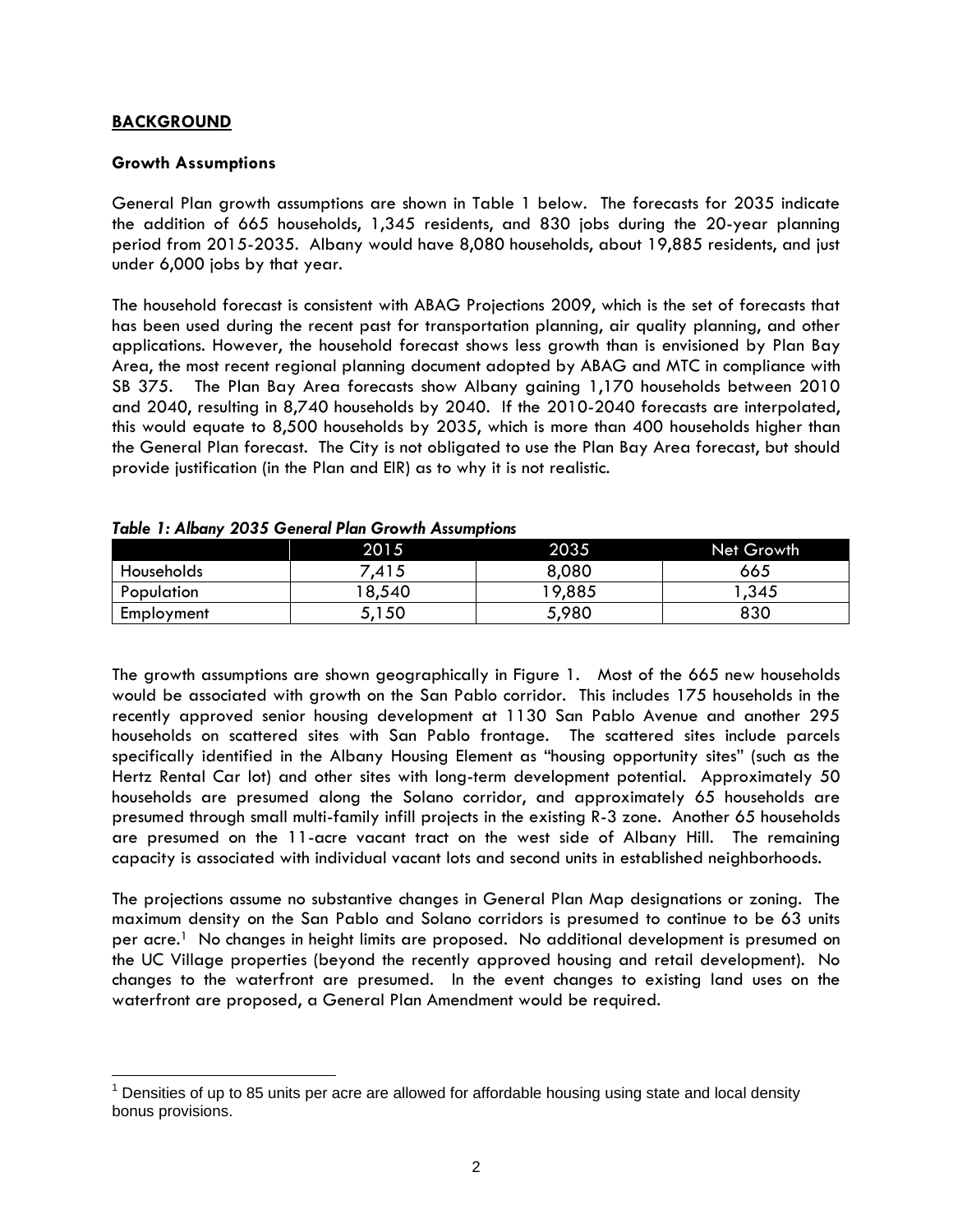

# **Figure 1: Growth Assumptions for 2035 General Plan**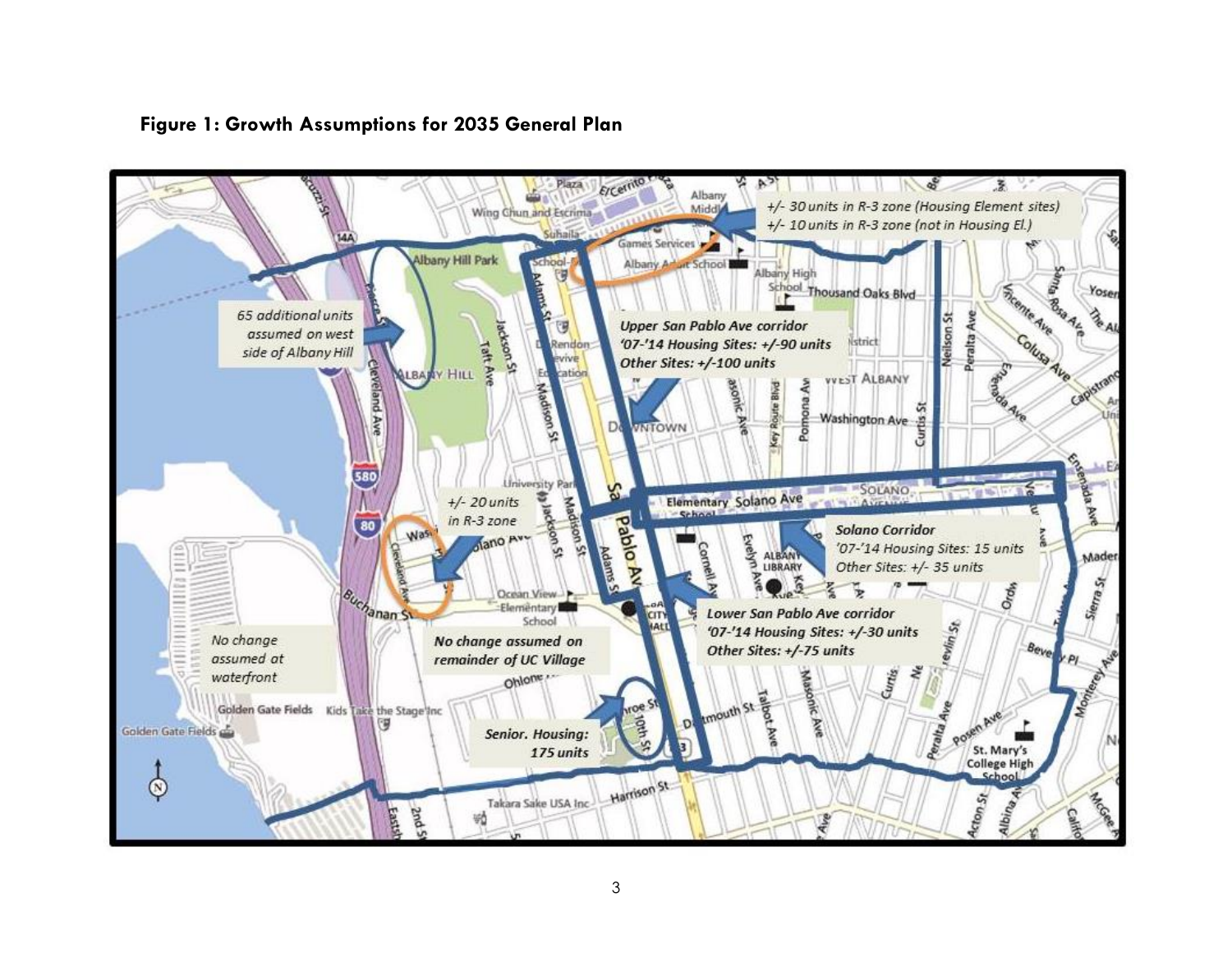### **Existing Land Use Element Policies**

The existing (1992) General Plan Land Use Element goals and policies (including amendments approved in 2004) are included as Appendix "A" to this staff report. Appendix A is formatted as an "audit" of the existing policies, with the policy listed in one column and an assessment of the policy in the column next to it. The assessment notes whether the policy should be carried forward, edited, deleted, or replaced.

The goals (and related policies) in the adopted Land Use Element are organized into the following topic areas:

- 1. Residential Character
- 2. San Pablo Corridor
- 3. Kains-Adams Corridors
- 4. Solano Corridor
- 5. Transition areas along Solano cross-streets
- 6. Industrial area
- 7. UC Village
- 8. Public Facilities
- 9. Community Design

Some of these goals/policies apply to specific areas of the City and others apply more globally to the entire city. Some of the policies are actually "actions" that were to be implemented following adoption of the General Plan in 1992. Some of these actions have been completed, some are ongoing, and others have yet to be accomplished (and may or may not remain valid).

### **ANALYSIS**

While the new General Plan does not necessarily need to carry forward existing goals and policies, the existing Land Use Element provides a good starting point for discussion. Observations about the existing policies are listed below, and will be discussed further at the Study Session. Input from the Commission is requested both on existing policies, and on potential new policy topics. Many land use issues commonly addressed by General Plans are not addressed at all in the existing Plan and could be added to the new Plan.

- The organization of policies into geographic areas (San Pablo, Solano, Kains-Adams, etc.) creates a number of problems. There is some redundancy, since the same policies apply to multiple areas. There are also appears to be a focus on specific areas, without consideration of the "big picture" (e.g., citywide issues).
- There is no overarching goal about the kind of place Albany should be in the future or the way the city should grow. The first goal in the existing Plan is to preserve the City's "residential character," but this does not acknowledge the fact that the City also includes thriving shopping districts, industrial areas, open spaces, and a waterfront. The goal should be clarified, with a set of overarching policies about the mix of uses in the city. For instance, Albany should aspire to balance housing growth and job growth and create opportunities for new employment as well as housing, Albany should aspire for a sustainable development pattern in which residents can walk to local shops and services, and so on.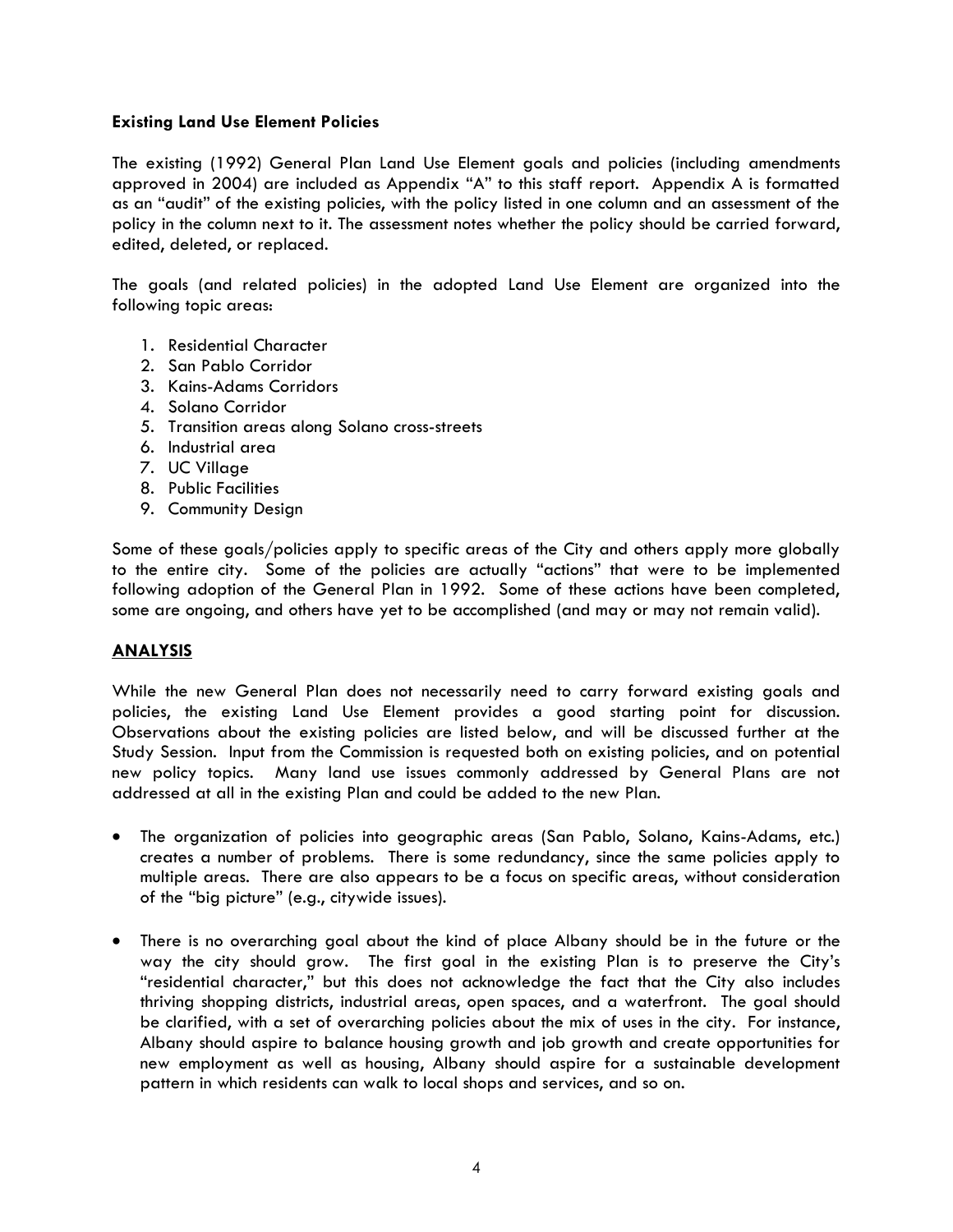- The policies on "residential character" (Goal 1) do not really relate to residential character. Three unrelated topics are addressed (Albany Hill, the PRC overlay, and second units). The policies should identify what is meant by "residential character" and how it should be conserved. Policies could address topics like:
	- o maintenance and upkeep of residential properties and enforcement of local codes
	- o treatment of front yards, landscaping, fences, and other features that contribute to the quality of residential neighborhoods
	- o discouraging "teardowns" of smaller homes and their replacement with much larger homes
	- $\circ$  special considerations for development on small (less than 3,750 SF) lots
	- o issues related to lot mergers, lot line adjustments, and subdivision
	- $\circ$  transitions between higher density (R-3) development and lower density (R-1) development
	- o mitigating the effects of nearby uses (such as retail, service, and schools) on residential areas
	- o minimizing the potentially disruptive impacts of residential construction
	- o encroachment of non-residential uses into neighborhoods (e.g., along Adams and Kains, or elsewhere where this has been an issue in the past)
	- o compatibility of new infill homes and major additions (including second story additions) with adjacent homes
	- o buffering of residential uses from road noise, air pollution, and external factors
	- o provisions for home-based businesses
	- o accessory uses and structures
	- o compatibility of uses allowed in residential areas, such as group homes and day care
	- o treatment of non-conforming uses in residential areas
	- o beautification and greening programs in residential areas (street trees, etc.)
	- o protection of views and vistas from individual homes
- Rather than having a separate set of policies for Solano and San Pablo Avenues, the City could instead present a common goal for its mixed use corridors. Policies under this goal would address the issues covered by Goals 2, 3, 4, and 5 in the existing Plan. It is not necessary to have policies on allowable floor area ratio (e.g., Policy 2.5, 2.5.a, 2.7, 4,1, 4.1.a) in the General Plan, since this is already covered in the definitions of the land use categories.
- Policies for commercial and mixed use corridors could cover:
	- o the character of each corridor, and the extent to which different segments serve different functions (for example, how would the area around Solano/San Pablo differ from the northern end of the corridor close to El Cerrito Plaza?)
	- o the intent of any "nodes" to be designated along the corridor. The definition of a "node" is unclear in the existing General Plan. Are these simply places where there should be a stronger sense of place (through signage, public art, public space, bus stop locations, ground floor retail and restaurant uses)? Or are these places where taller buildings and higher densities might be considered (4 stories instead of 3 stories, etc.). Also, where should nodes be located? At the San Pablo/Solano intersection only, or in other locations?
	- o future of individual parcels along the San Pablo and Solano corridors (for example, the existing Plan talks about the former library on Solano)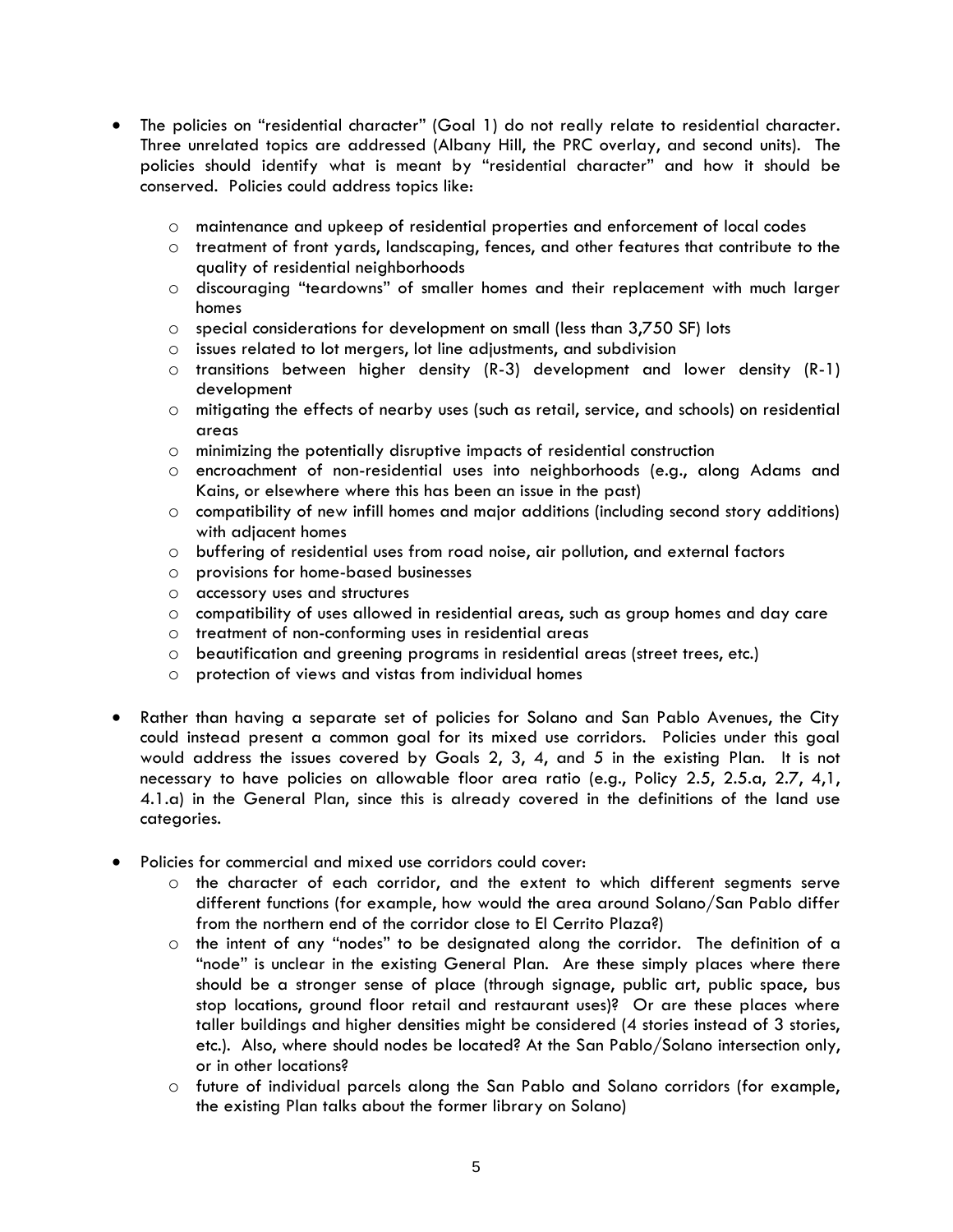- $\circ$  the desired mix of uses on the corridors, and how to address excessive concentrations of certain uses (e.g, nail salons, cell phone stores, etc.)? how can the retail base of the City be strengthened and better serve residents?
- o transitions and buffering between commercial uses (on both Solano and San Pablo) and nearby residential areas (on Kains/Adams and other side streets).
- o balancing auto-oriented uses with pedestrian-oriented uses (are uses with parking lots in front okay in some areas but not in others?)
- o balancing "inactive" uses such as office space with "active" uses such as retail
- o balancing "local serving" uses with "regional" uses
- o future of auto-sales and auto-repair uses
- o architectural design (transparency and height on ground floor, signage, location of structure and entries on the property, pedestrian features, compatibility with nearby uses, etc.)
- o compatibility between residential and commercial uses within vertical mixed use projects
- o landscaping and streetscape improvements along the corridors
- o incentives to include housing above ground floor commercial uses
- o setbacks, screening, and daylight plane requirements between commercial uses and nearby lower density housing
- o issues related to storage of vehicles on side streets
- o outdoor seating, sidewalk uses, etc.
- o sustainable business practices and green business development
- o adaptive reuse of older commercial buildings
- There is currently only one policy on Albany's industrial area in the entire General Plan. The stated goal is to "increase the vitality" of this area, but it would be helpful to articulate a vision for its future. What kinds of uses would work here in the long term? Tech? Live-work? Large-format retail? The existing Plan envisions the relocation of auto sales/service businesses from San Pablo to the Eastshore / Cleveland area. Is this still viable?
- The future of UC Village is presently addressed through a series of 1992 policies that are now outdated. These should be updated based on the UC Village master plan and completion of the Albany Village family housing.
- It might be worth adding a separate goal for Albany Hill, with a series of policies that incorporate the key recommendations of the Creekside Master Plan. These policies would address maintenance of the existing residential uses on the hill, protection of open space and parkland, the future of private developable land, protection of important views, conservation of natural resources, and similar topics.
- Policies on public facilities (now under Goal 8) will probably be moved to the new "Community Services and Facilities" Element of the General Plan. Nonetheless, there are issues related to mitigation of development impacts (on schools, fire and police, etc.) that should be covered here. There may also be land use issues associated with large public facilities (such as the Department of Rehabilitation Orientation Center for the Blind and the USDA laboratory). These could be covered in the Land Use Element.